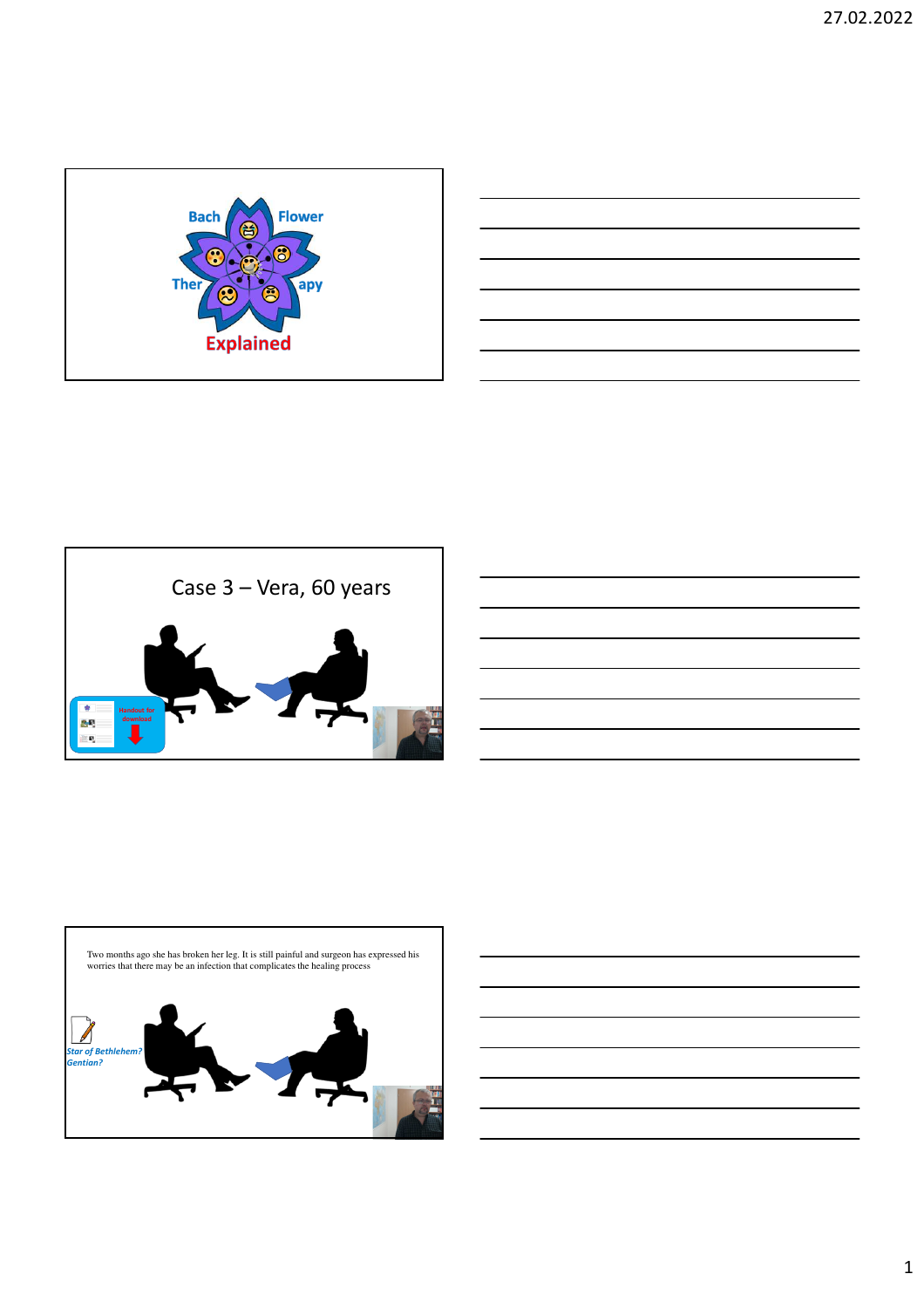







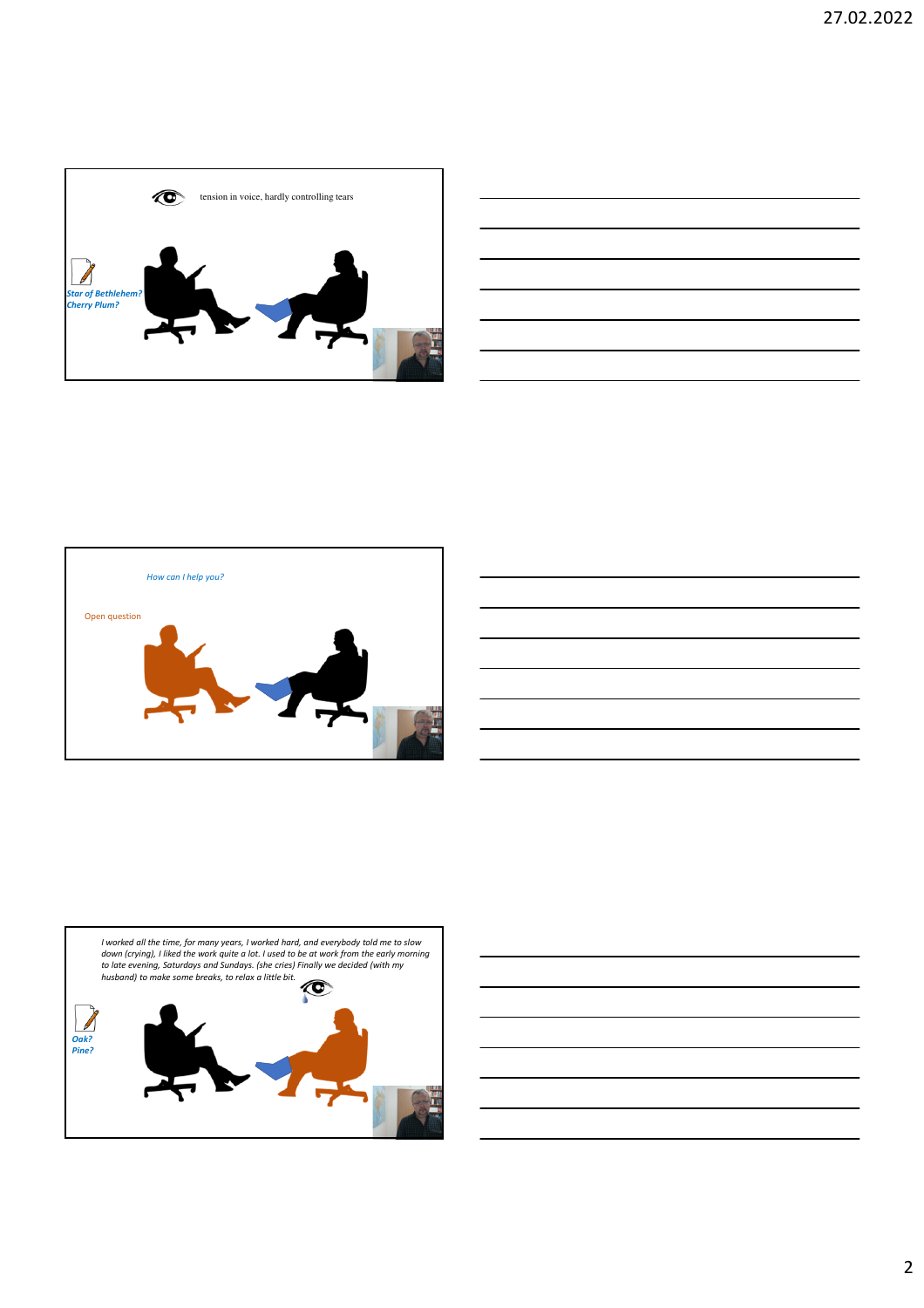



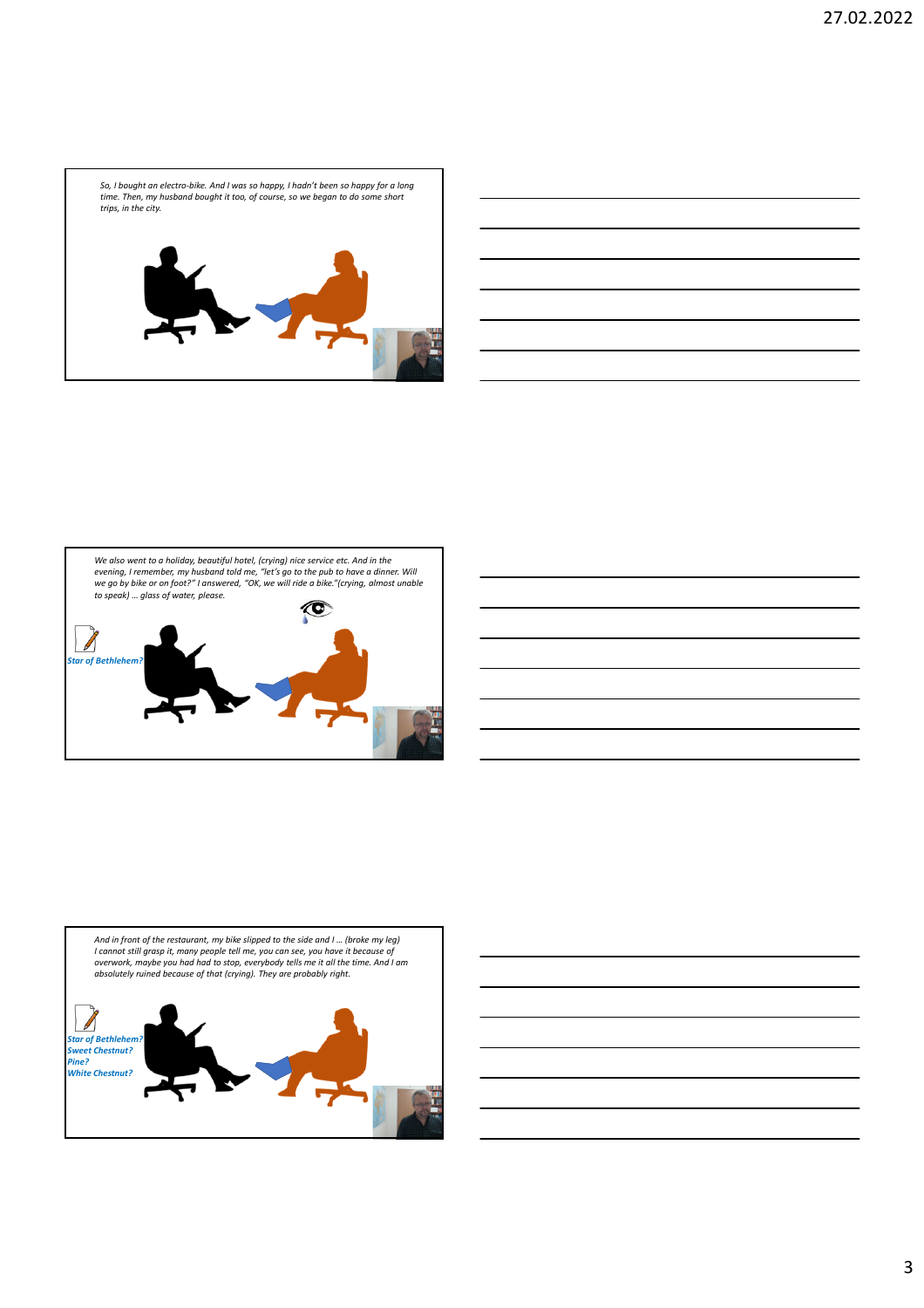







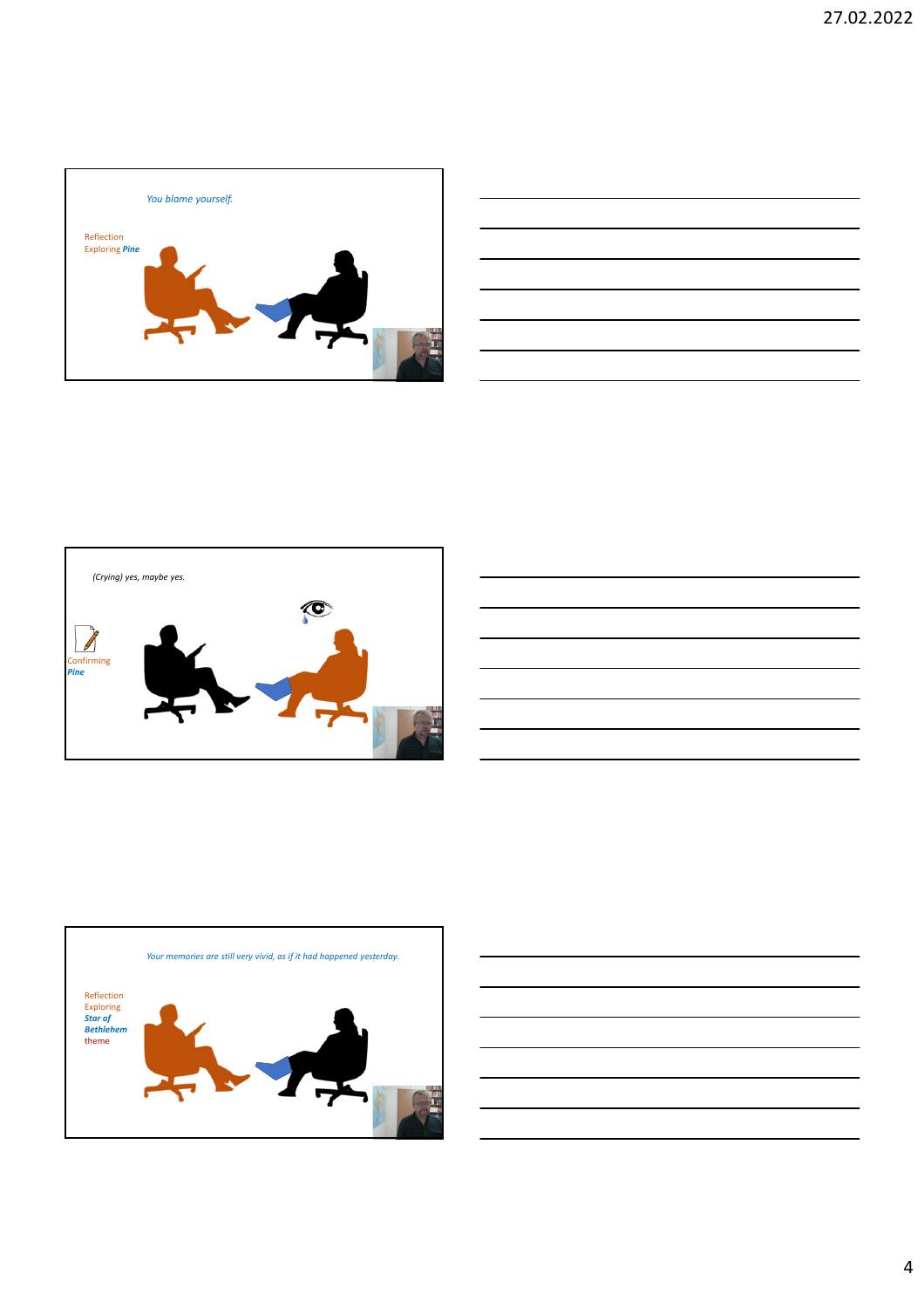





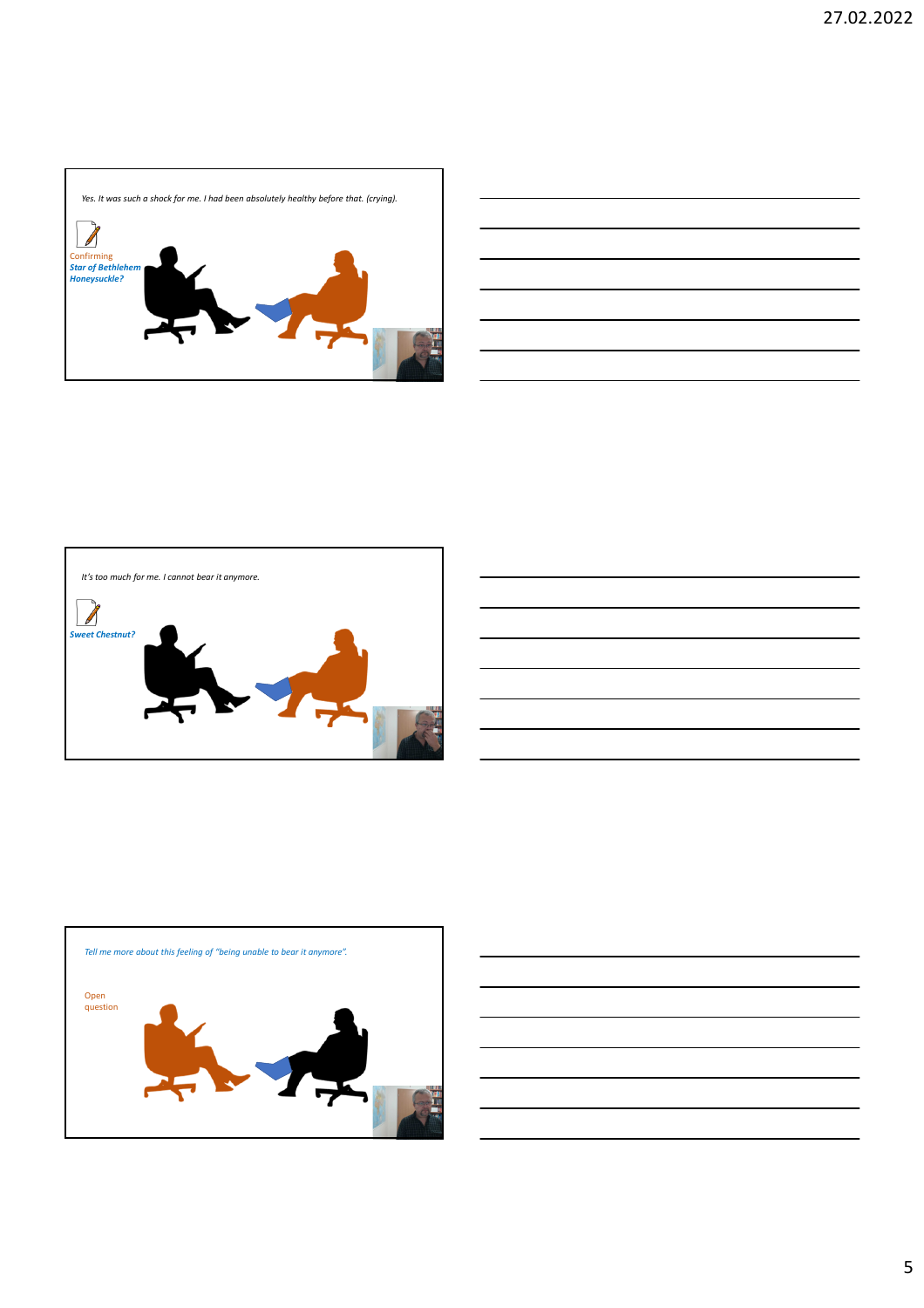





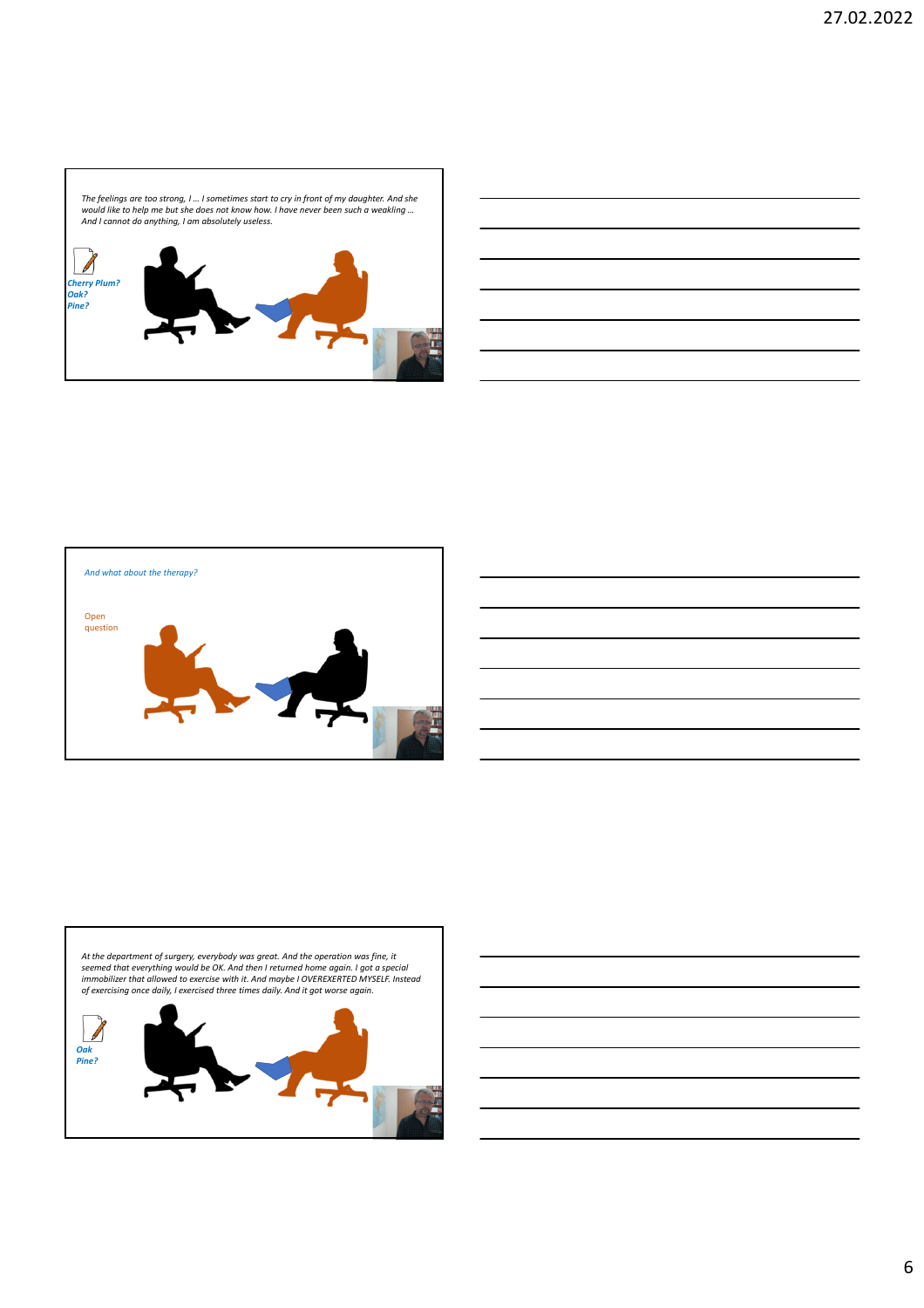





7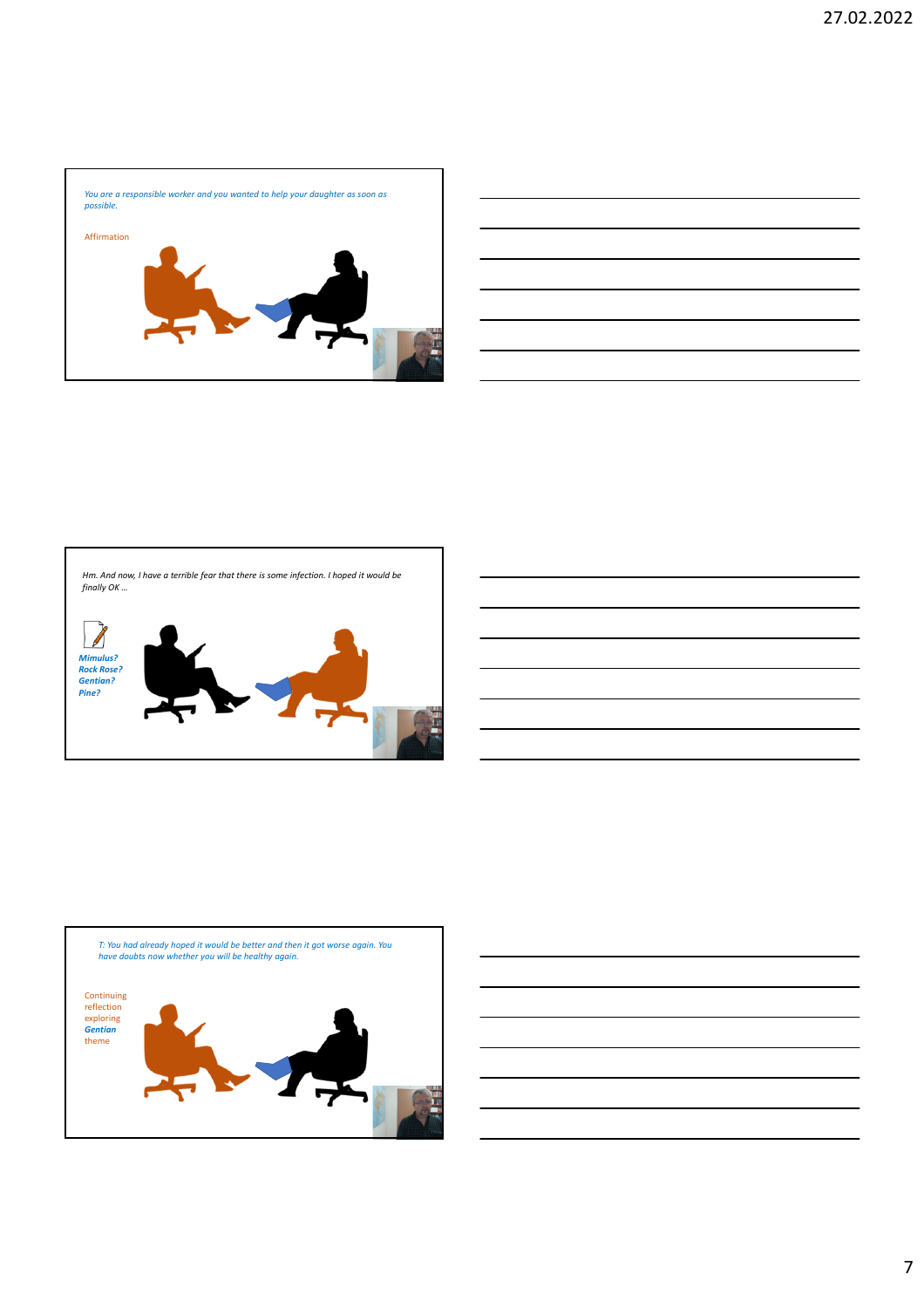







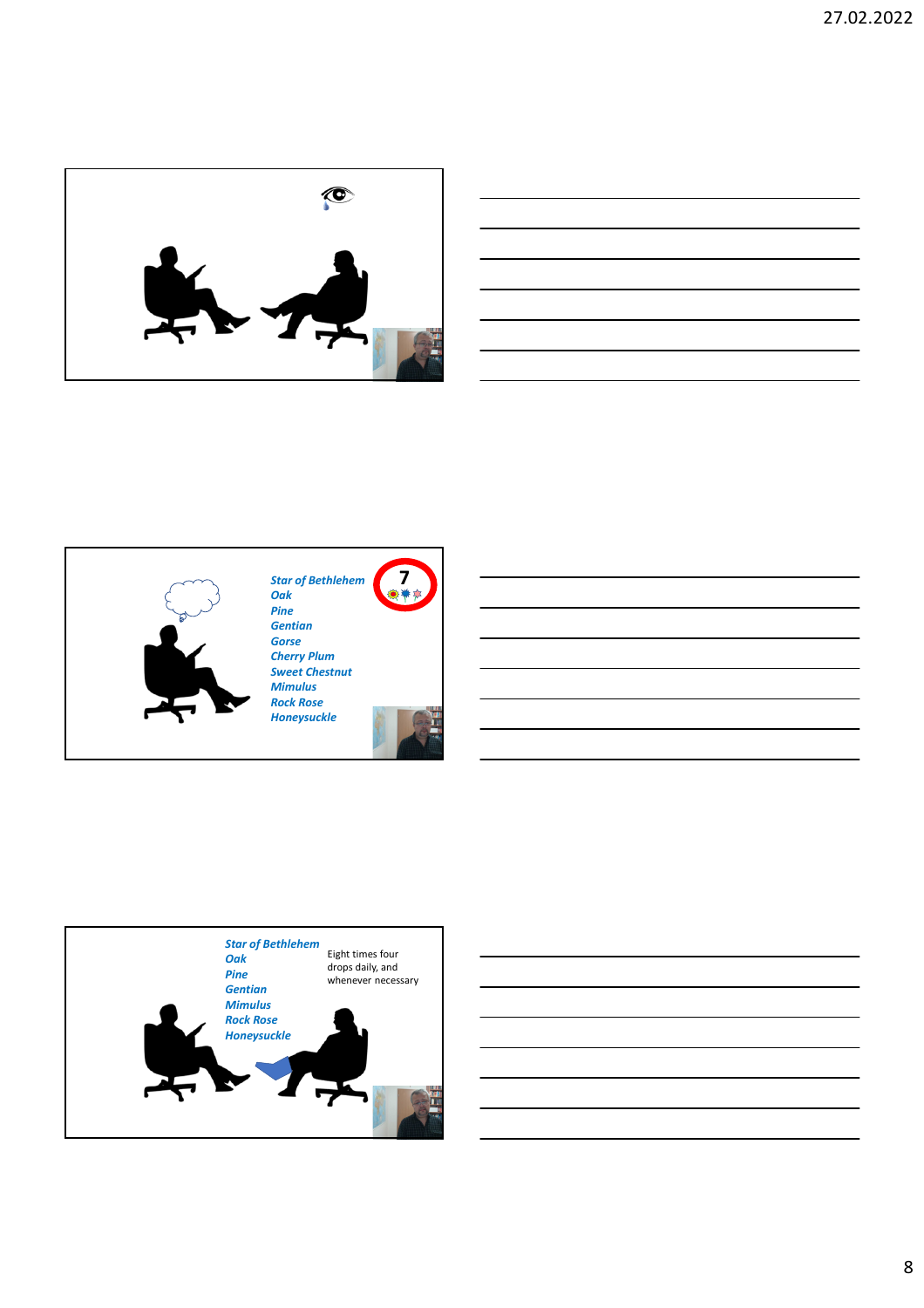



## Techniques - reflections

## • Simple

- Complex
	- Verifying **underlying emotions** (*You feel guilty, Your memories are still very vivid, as if it had happened yesterday*)
	- Continuing the sentence (*You had already hoped it would be better and then it got worse again. You have doubts now whether you will be healthy again*) Testing corresponding **remedy**
	-